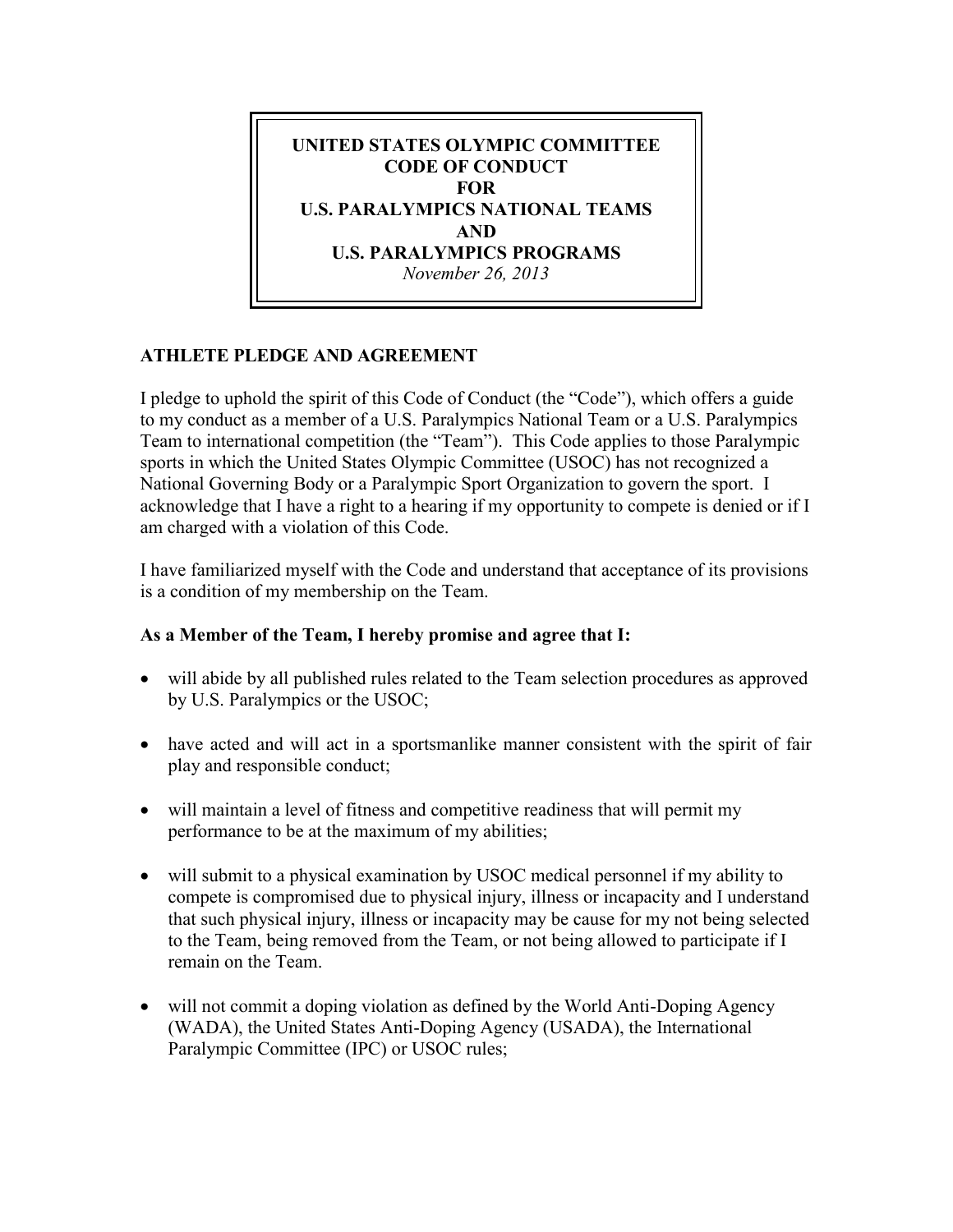- am not currently serving a doping violation and/or do not have a pending or unresolved doping charge;
- will not engage in any conduct that is criminal under any laws applicable to me, including, but not limited to laws governing the possession and use of drugs and alcohol and providing of drugs to any person and of alcohol to minors;
- will not participate or assist in any gambling or betting activities associated with any event related to my sport or my participation;
- am eligible to compete under the rules of the IPC and its pertinent committees, and its pertinent member organizations and under the rules of the USOC;
- am in possession of a valid USA passport, that will not expire prior to six months following the conclusion of any international competition, should I be chosen for an international team that requires a passport;
- will refrain from conduct detracting from my ability or that of my teammates to attain peak performance;
- will respect the property of others whether personal or public;
- will maintain a level of personal hygiene and cleanliness appropriate to respect my teammates;
- will respect members of my Team, other teams, spectators and officials, and engage in no form of discriminatory behavior nor in any form of verbal, physical or sexual harassment or abuse;
- will follow the Team rules, whether set by Team leadership or adopted by consensus, including by way of example, rules regarding curfew and required attendance at Team meetings;
- agree to wear the uniforms approved by U.S. Paralympics at official activities sponsored by the USOC or U.S. Paralympics as directed by U.S. Paralympics staff, and I agree to compete in the U.S. Paralympics-approved Team uniform, where such a uniform is provided, in competitions at which I am supported by U.S. Paralympics . I agree to wear the names and logos of U.S. Paralympics sponsors, suppliers and licensees on Team competition wear, other uniforms and casual wear as provided by U.S. Paralympics. I agree to not alter any Team uniform, either by removing or obstructing the names or logos of U.S. Paralympics sponsors, suppliers and licensees or by adding patches, stickers, or other means of displaying unauthorized names, logos or messages;
- agree to not demean or defame the USOC, U.S. Paralympics or its sponsors, their names, logos, marks, products or services. I acknowledge that endorsing and